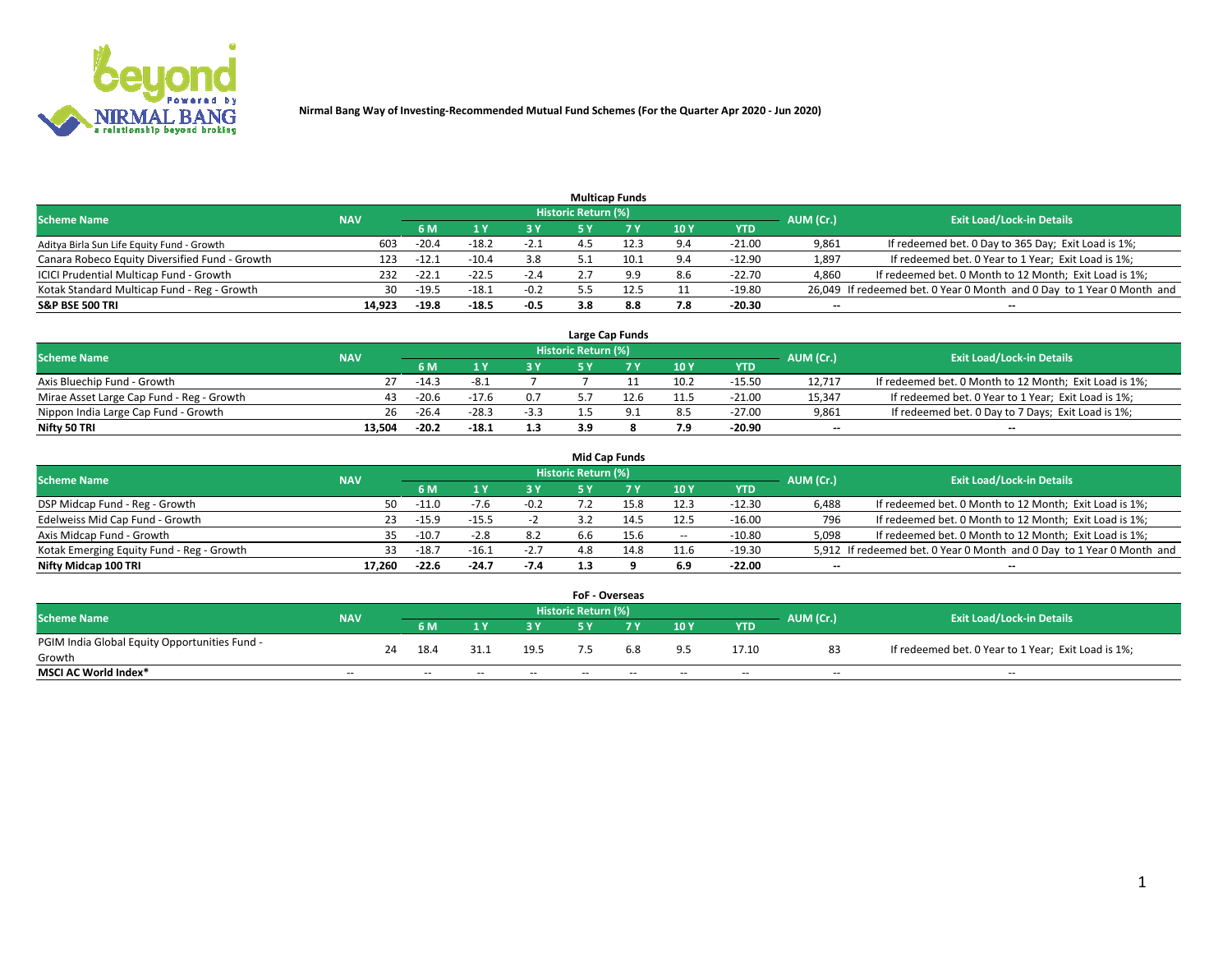

| Large & Midcap                                   |       |         |         |        |                     |      |      |          |           |                                                        |  |  |  |
|--------------------------------------------------|-------|---------|---------|--------|---------------------|------|------|----------|-----------|--------------------------------------------------------|--|--|--|
| <b>Scheme Name</b><br><b>NAV</b><br>6 M          |       |         |         |        | Historic Return (%) |      |      |          | AUM (Cr.) | <b>Exit Load/Lock-in Details</b>                       |  |  |  |
|                                                  | 2 V   |         |         | 10Y    | <b>YTD</b>          |      |      |          |           |                                                        |  |  |  |
| Canara Robeco Emerging Equities - Growth         | 82    | $-14.3$ | $-14.4$ | $-0.2$ | 6.9                 | 18.4 | 15.2 | $-15.20$ | 4,846     | If redeemed bet. 0 Year to 1 Year; Exit Load is 1%;    |  |  |  |
| Invesco India Growth Opportunities Fund - Growth | 30    | $-18.6$ | $-13.9$ |        |                     |      | 9.9  | $-18.90$ | 2,282     | If redeemed bet. 0 Year to 1 Year; Exit Load is 1%;    |  |  |  |
| Sundaram Large and Mid Cap Fund - Reg - Growth   | 28    | $-23.6$ | $-19.5$ | $-0.6$ |                     |      |      | $-23.30$ | 1,013     | If redeemed bet. 0 Month to 12 Month; Exit Load is 1%; |  |  |  |
| Principal Emerging Bluechip Fund - Growth        | 90.   | $-15.6$ | $-13.9$ |        |                     | 15.4 | 12.1 | $-16.50$ | 1,822     | If redeemed bet. 0 Day to 365 Days; Exit Load is 1%;   |  |  |  |
| NIFTY Large Midcap 250 TRI                       | 5.948 | $-19.5$ | -18.6   | $-1.1$ |                     | 10.4 | 8.8  | $-19.80$ | $- -$     | $- -$                                                  |  |  |  |

| <b>Focused Funds</b>             |            |         |         |      |                     |      |            |            |           |                                                        |  |
|----------------------------------|------------|---------|---------|------|---------------------|------|------------|------------|-----------|--------------------------------------------------------|--|
| <b>Scheme Name</b>               | <b>NAV</b> |         |         |      | Historic Return (%) |      |            |            | AUM (Cr.) | <b>Exit Load/Lock-in Details</b>                       |  |
|                                  |            | 6 M     |         |      |                     |      | 10Y        | <b>YTD</b> |           |                                                        |  |
| Axis Focused 25 Fund - Growth    | 25.        | $-18.0$ |         | 3.8  | 6.9                 |      | $\sim$ $-$ | $-18.70$   | 9,493     | If redeemed bet. 0 Month to 12 Month; Exit Load is 1%; |  |
| SBI Focused Equity Fund - Growth | 127        | $-17.2$ |         | 5.4  |                     | 12.1 | 13.8       | $-17.50$   | 7,968     | If redeemed bet. 0 Year to 1 Year; Exit Load is 1%;    |  |
| <b>S&amp;P BSE 500 TRI</b>       | 14,923     | $-19.8$ | $-18.5$ | -0.5 |                     | 8.8  | 7.8        | $-20.30$   | $- -$     | $-$                                                    |  |

| <b>Small Cap Funds</b>                      |            |         |         |                     |      |       |            |            |                          |                                                     |  |  |
|---------------------------------------------|------------|---------|---------|---------------------|------|-------|------------|------------|--------------------------|-----------------------------------------------------|--|--|
| <b>Scheme Name</b>                          | <b>NAV</b> |         |         | Historic Return (%) |      |       |            |            | AUM (Cr.)                | <b>Exit Load/Lock-in Details</b>                    |  |  |
|                                             |            | 6 M     |         | 3 Y                 |      |       | 10Y        | <b>YTD</b> |                          |                                                     |  |  |
| HDFC Small Cap Fund - Growth                | 28         | $-27.9$ | -36.6   | $-7.6$              | 1.8  |       | 7.6        | $-27.40$   | 6,835                    | If redeemed bet. 0 Year to 1 Year; Exit Load is 1%; |  |  |
| L&T Emerging Businesses Fund - Reg - Growth |            | $-27.6$ | $-32.4$ | $-10.2$             | 2.9  | $- -$ | $\sim$ $-$ | $-27.60$   | 4,268                    | If redeemed bet. 0 Year to 1 Year; Exit Load is 1%; |  |  |
| SBI Small Cap Fund - Growth                 | 44.        | $-17.9$ | $-16.1$ |                     |      | 19.3  | 15.7       | $-17.60$   | 3,280                    | If redeemed bet. 0 Year to 1 Year; Exit Load is 1%; |  |  |
| Nifty Smallcap 100 TRI                      | 4.943      | $-30.8$ | $-38.4$ | $-16.5$             | -5.3 | 4.3   | 2.6        | $-31.00$   | $\overline{\phantom{a}}$ | $\overline{\phantom{a}}$                            |  |  |

|  | ELSS Schemes (Tax Saving u/s 80-C) |
|--|------------------------------------|
|--|------------------------------------|

| <b>Scheme Name</b>                           | <b>NAV</b> |         |         | <b>Historic Return (%)</b> |       |       |       |            |                          |                                  |
|----------------------------------------------|------------|---------|---------|----------------------------|-------|-------|-------|------------|--------------------------|----------------------------------|
|                                              |            | 6 M     |         | 3 Y                        |       | 7 Y   | 10Y   | <b>YTD</b> | AUM (Cr.)                | <b>Exit Load/Lock-in Details</b> |
| Aditya Birla Sun Life Tax Relief 96 - Growth | 27         | $-16.0$ | $-14$   |                            | 4.7   | 12.8  | 9.7   | $-15.80$   | 9,372                    | Nil                              |
| Axis Long Term Equity Fund - Growth          | 41         | $-15.3$ | $-9.5$  | 4.7                        | 5.9   | 14.9  | 14.3  | -16.40     | 19,632                   | Nil                              |
| Canara Robeco Equity Tax Saver Fund - Growth | 60.        | $-11.3$ | $-11.2$ | 3.6                        |       | 10.6  | 9.8   | $-12.50$   | 941                      | Nil                              |
| Invesco India Tax Plan - Growth              | 45         | $-15.7$ | $-12.8$ | $1.6\phantom{0}$           | 4.7   | 12.3  | 11    | $-16.40$   | 930                      | Nil                              |
| Mirae Asset Tax Saver Fund - Reg - Growth    | 15         | $-19.6$ | -15.1   | 2.3                        | $- -$ | $- -$ | $- -$ | $-20.00$   | 3,184                    | Nil                              |
| S&P BSE 200 TRI                              | 4,864      | $-19.5$ | $-17.4$ | 0.5                        | 4.1   | 8.9   | 8.1   | $-20.00$   | $\overline{\phantom{a}}$ | $\overline{\phantom{a}}$         |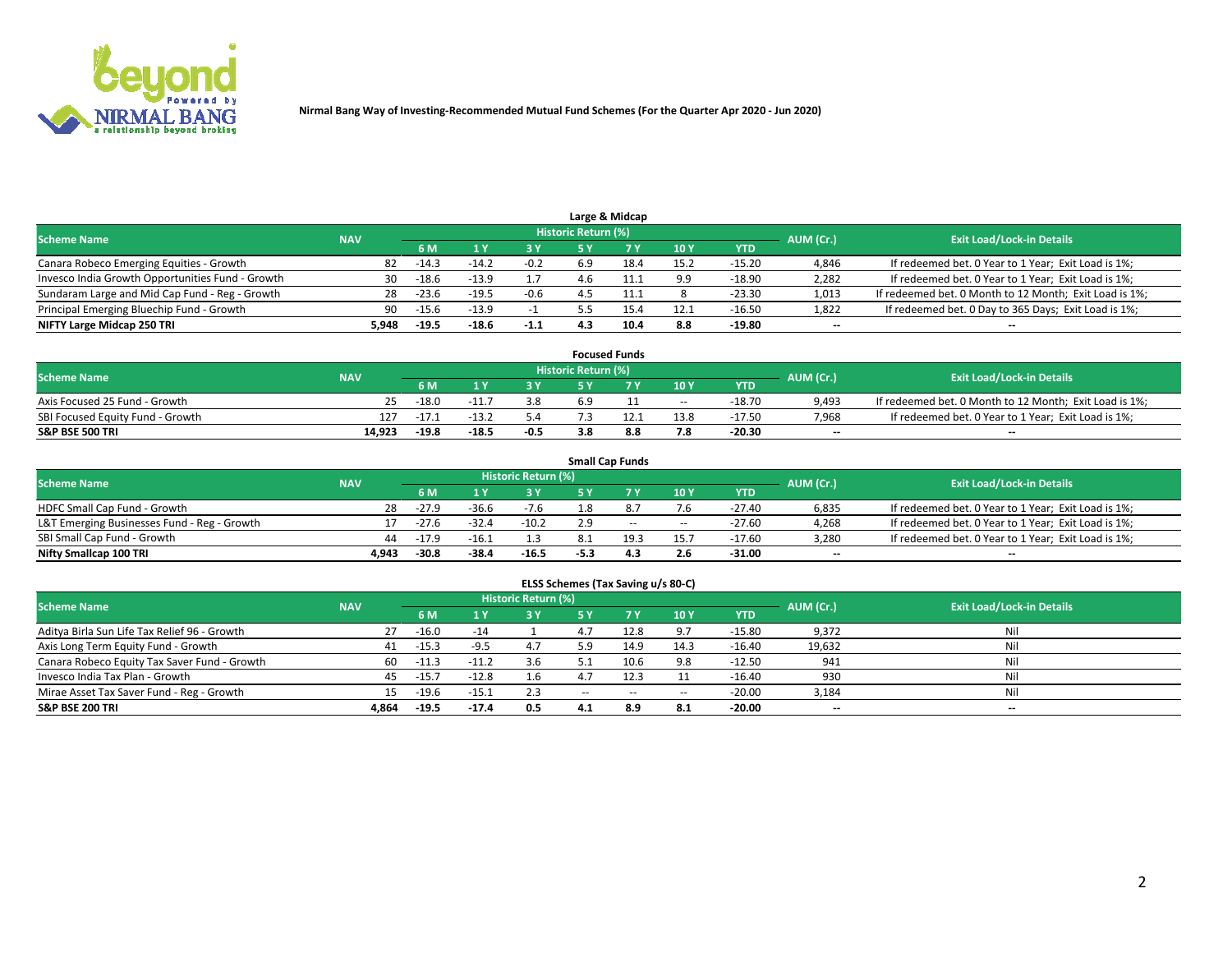

## **6 M 1 Y 3 Y 5 Y 7 Y 10 Y YTD** Kotak India EQ Contra Fund - Reg - Growth **44** -20.0 -18 1.2 4.1 9 8.2 -20.40 726 If redeemed bet. 0 Year 0 Month and 0 Day to 1 Year 0 Month and Invesco India Contra Fund - Growth 20 10:9 11.7 -14 2.2 6.2 14.2 10.9 -15.00 4,274 If redeemed bet. 0 Year to 1 Year; Exit Load is 1%; UTI Value Opportunities Fund - Growth **53** -16.8 -13.9 0.2 1.6 7.3 8.5 -17.60 3,763 If redeemed bet. 0 Year to 1 Year; Exit Load is 1%; Nippon India Value Fund - Growth **59 -21.4** -22.5 -2.8 2.1 9.2 7.7 -22.00 2,463 If redeemed bet. 0 Year to 1 Year; Exit Load is 1%; **S&P BSE 500 TRI 14,923 -19.8 -18.5 -0.5 3.8 8.8 7.8 -20.30 -- -- Contra/Value Fund Exit Load/Lock-in Details**<br>  $\frac{11}{11}$  **Exit Load/Lock-in Details**<br> **Historic Return (%)**<br> **Historic Return (%) Scheme Name NAV AUM (Cr.) NAV AUM (Cr.) NAV AUM (Cr.) AUM (Cr.) AUM (Cr.) AUM (Cr.)**

| Sector/Thematic                                        |            |         |                |                            |     |      |                          |            |                          |                                                               |  |  |
|--------------------------------------------------------|------------|---------|----------------|----------------------------|-----|------|--------------------------|------------|--------------------------|---------------------------------------------------------------|--|--|
| <b>Scheme Name</b>                                     | <b>NAV</b> |         |                | <b>Historic Return (%)</b> |     |      |                          |            | AUM (Cr.)                | <b>Exit Load/Lock-in Details</b>                              |  |  |
|                                                        |            | 6 M     | 1 Y            | 3Y                         | 5 Y |      | 10Y                      | <b>YTD</b> |                          |                                                               |  |  |
| Canara Robeco Consumer Trends Fund - Reg -<br>Growth   | 37         | $-13.0$ | $-6.3$         | 4.3                        | 7.2 | 12.2 | 12.1                     | $-13.40$   | 351                      | If redeemed bet. 0 Year to 1 Year; Exit Load is 1%;           |  |  |
| Mirae Asset Great Consumer Fund - Growth               | 30         | $-19.6$ | $-12.3$        | 3.1                        | 6.1 | 12.1 | $\sim$ $-$               | $-18.90$   | 865                      | If redeemed bet. 0 Year to 1 Year; Exit Load is 1%;           |  |  |
| <b>ICICI Prudential Technology Fund - Growth</b>       | 52.        | $-7.9$  | $-11.^{\circ}$ | 8.8                        | 5.2 | 14.9 | 13.5                     | $-10.50$   | 349                      | If redeemed bet. 0 Day to 15 Day; Exit Load is 1%;            |  |  |
| Nippon India Pharma Fund - Growth                      | 186        | 22.7    | 28.5           | 16.5                       | 6.4 | 14.5 | 14.1                     | 22.50      | 2.851                    | If redeemed bet. 0 Month and 0 Day to 1 Month and 0 Day; Exit |  |  |
| BNP Paribas India Consumption Fund - Reg - Growth      | 12         | $-9.0$  | $-0.7$         | $- -$                      |     |      | $\overline{\phantom{m}}$ | $-10.10$   | 491                      | If redeemed bet. 0 Month to 12 Month; Exit Load is 1%;        |  |  |
| ICICI Prudential Banking and Financial Services Fund - | 42         | $-40.2$ | $-39.3$        | $-8.8$                     | 2.1 | 9.1  | 10.4                     | $-40.10$   | 2,716                    | If redeemed bet. 0 Day to 15 Day; Exit Load is 1%;            |  |  |
| Retail - Growth                                        |            |         |                |                            |     |      |                          |            |                          |                                                               |  |  |
| <b>S&amp;P BSE 500 TRI</b>                             | 14.923     | $-19.8$ | $-18.5$        | $-0.5$                     | 3.8 | 8.8  | 7.8                      | $-20.30$   | $\overline{\phantom{a}}$ | --                                                            |  |  |

| <b>Dynamic Asset Allocation Funds</b>                      |            |                |                          |                     |     |           |                          |            |                          |                                                          |  |  |
|------------------------------------------------------------|------------|----------------|--------------------------|---------------------|-----|-----------|--------------------------|------------|--------------------------|----------------------------------------------------------|--|--|
| <b>Scheme Name</b>                                         | <b>NAV</b> |                |                          | Historic Return (%) |     |           |                          |            | AUM (Cr.)                | <b>Exit Load/Lock-in Details</b>                         |  |  |
|                                                            |            | 6 <sub>M</sub> |                          | 3 Y<br>75 Y         |     | <b>7Y</b> | <b>10Y</b>               | <b>YTD</b> |                          |                                                          |  |  |
| ICICI Prudential Balanced Advantage Fund - Reg -<br>Growth | 34         | $-11.5$        | $\overline{\phantom{a}}$ |                     | 5.4 | 9.9       | 10.4                     | $-12.10$   | 24,834                   | If redeemed bet. 0 Year to 1 Year; Exit Load is 1%;      |  |  |
| Invesco India Dynamic Equity Fund - Growth                 | 27         | $-10.7$        | $-7.5$                   | 4.4                 | 4.3 | 9.7       | 8.7                      | $-10.50$   | 737                      | If redeemed bet. 0 Month to 3 Month; Exit Load is 0.25%; |  |  |
| Nippon India Balanced Advantage Fund - Growth              | 83         | $-11.4$        | $-9.8$                   | 1.1                 | 4   | 9.3       | 8.8                      | $-11.80$   | 2,682                    | If redeemed bet. 0 Month to 12 Month; Exit Load is 1%;   |  |  |
| HDFC Balanced Advantage Fund - Growth                      | 161        | $-20.3$        | $-21.5$                  | $-1.2$              | 3.9 | 8.6       | 7.7                      | $-20.40$   | 35,118                   | If redeemed bet. 0 Year to 1 Year; Exit Load is 1%;      |  |  |
| SBI Dynamic Asset Allocation Fund - Reg - Growth           | 12         | $-12.2$        | $-9.3$                   | 0.5                 | Д   | $- -$     | $\overline{\phantom{a}}$ | $-13.00$   | 574                      | If redeemed bet. 0 Month to 12 Month; Exit Load is 1%;   |  |  |
| NIFTY 50 Hybrid Composite Debt 65:35 Index                 | 9.412      | $-10.4$        | -6.8                     | 4.4                 | 6.1 | 8.5       | 8.5                      | $-10.90$   | $\overline{\phantom{a}}$ | $\overline{\phantom{a}}$                                 |  |  |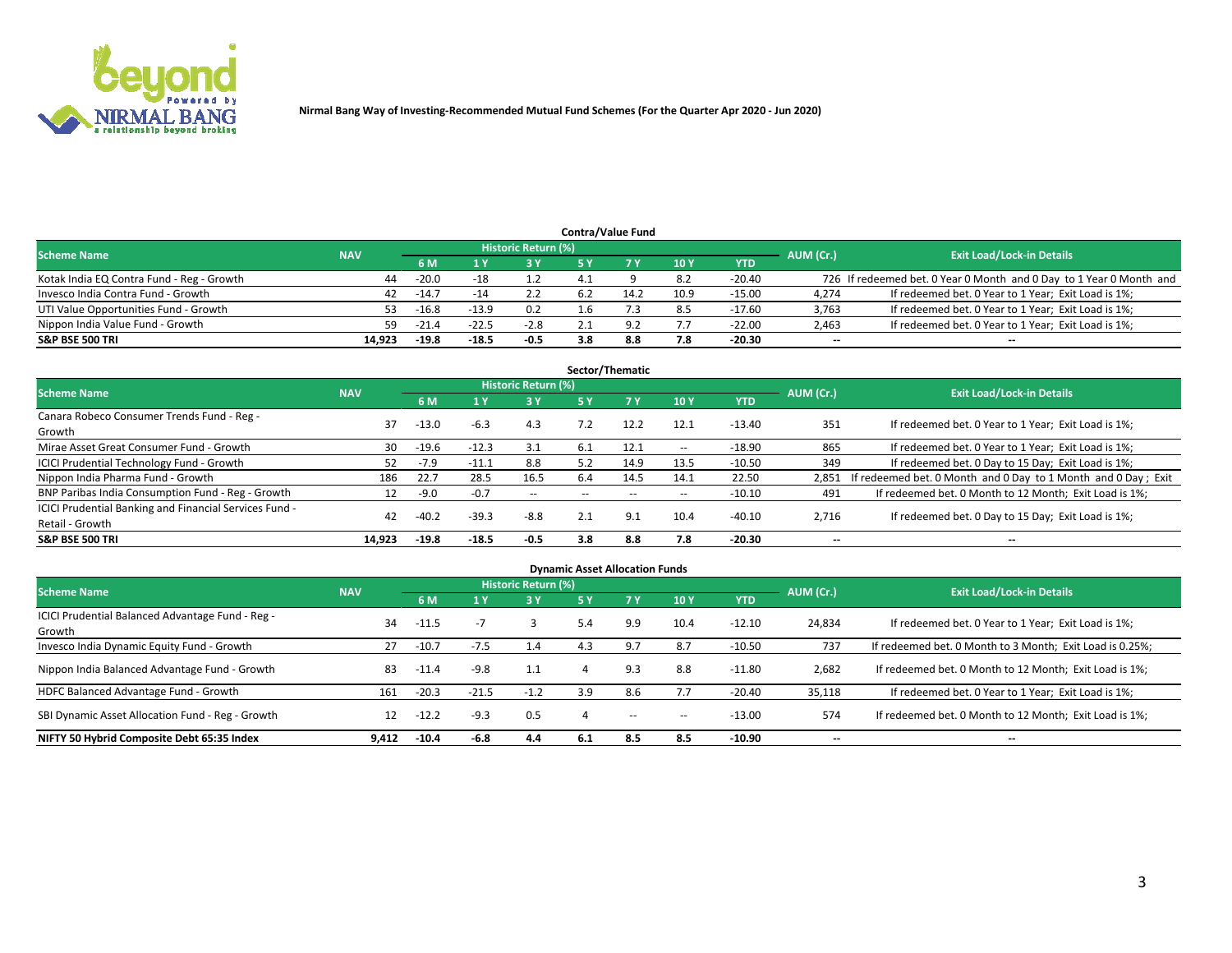

| <b>Hybrid Aggressive</b>                        |            |         |         |                            |               |       |                          |            |                          |                                                        |  |  |  |
|-------------------------------------------------|------------|---------|---------|----------------------------|---------------|-------|--------------------------|------------|--------------------------|--------------------------------------------------------|--|--|--|
| <b>Scheme Name</b>                              | <b>NAV</b> |         |         | <b>Historic Return (%)</b> |               |       |                          |            | AUM (Cr.)                | <b>Exit Load/Lock-in Details</b>                       |  |  |  |
|                                                 |            | 6 M     |         | 73 Y                       | 5 V           |       | 10Y                      | <b>YTD</b> |                          |                                                        |  |  |  |
| ICICI Prudential Equity & Debt Fund - Growth    | 118        | -14.7   | $-13.3$ | 0.3                        |               |       | 11.2                     | $-15.60$   | 17,696                   | If redeemed bet. 0 Year to 1 Year; Exit Load is 1%;    |  |  |  |
| Mirae Asset Hybrid - Equity Fund - Reg - Growth | 14         | $-13.6$ | $-10.4$ | 2.7                        | $\sim$ $\sim$ | $- -$ | $\overline{\phantom{a}}$ | $-14.20$   | 3,314                    | If redeemed bet. 0 Year to 1 Year; Exit Load is 1%;    |  |  |  |
| SBI Equity Hybrid Fund - Growth                 | 125        | $-13.6$ |         | 4.2                        |               |       | 10.2                     | $-13.90$   | 29,106                   | If redeemed bet. 0 Month to 12 Month; Exit Load is 1%; |  |  |  |
| Canara Robeco Equity Hybrid Fund - Growth       | 154        | $-7.5$  | -4.6    | 4.3                        | b.5           | 11.8  | 10.7                     | $-8.30$    | 2,912                    | If redeemed bet. 0 Year to 1 Year; Exit Load is 1%;    |  |  |  |
| NIFTY 50 Hybrid Composite Debt 65:35 Index      | 9.412      | $-10.4$ | -6.8    | 4.4                        | 6.1           | 8.5   | 8.5                      | $-10.90$   | $\overline{\phantom{a}}$ | $\overline{\phantom{a}}$                               |  |  |  |

| <b>Arbitrage Fund</b>                      |            |     |      |          |                     |     |  |     |            |           |                                                          |  |  |
|--------------------------------------------|------------|-----|------|----------|---------------------|-----|--|-----|------------|-----------|----------------------------------------------------------|--|--|
| <b>Scheme Name</b>                         | <b>NAV</b> |     |      |          | Historic Return (%) |     |  |     |            | AUM (Cr.) | <b>Exit Load/Lock-in Details</b>                         |  |  |
|                                            |            |     | 1 M  | <b>M</b> | 6 M                 | 1 V |  | 3 Y | <b>YTD</b> |           |                                                          |  |  |
| IDFC Arbitrage Fund - Reg - Growth         |            |     | 11.1 |          | 5.8                 |     |  | 6.1 | 6.40       | 6.607     | If redeemed bet. 0 Month to 1 Month; Exit Load is 0.25%; |  |  |
| Kotak Equity Arbitrage Fund - Reg - Growth |            | 28. | 12.4 | 6.8      | 6.6                 |     |  | 6.3 | 7.40       | 12.043    | If redeemed bet. 0 Day to 30 Day; Exit Load is 0.25%;    |  |  |
| Nippon India Arbitrage Fund - Growth       |            |     |      |          | 6.4                 |     |  | 6.4 | 7.20       | 7.068     | If redeemed bet. 0 Month to 1 Month; Exit Load is 0.25%; |  |  |

| <b>Equity Saver</b>                      |            |  |      |       |                     |     |       |                          |            |           |                                                                       |  |  |
|------------------------------------------|------------|--|------|-------|---------------------|-----|-------|--------------------------|------------|-----------|-----------------------------------------------------------------------|--|--|
| <b>Scheme Name</b>                       | <b>NAV</b> |  |      |       | Historic Return (%) |     |       |                          |            | AUM (Cr.) | <b>Exit Load/Lock-in Details</b>                                      |  |  |
|                                          |            |  | 6 M  |       | ט כ                 |     |       | 10Y                      | <b>YTD</b> |           |                                                                       |  |  |
| Axis Equity Saver Fund - Reg - Growth    |            |  |      |       |                     | $-$ | $-$   | $- -$                    | $-8.00$    |           | If redeemed bet. 0 Month to 12 Month; Exit Load is 1%;                |  |  |
| Kotak Equity Savings Fund - Reg - Growth |            |  | $-4$ |       |                     |     | $- -$ | $\sim$ $-$               | $-4.90$    |           | 1,492 If redeemed bet. 0 Year 0 Month and 0 Day to 1 Year 0 Month and |  |  |
| CRISIL Hybrid 50+50 - Moderate Index*    | $- -$      |  | $-$  | $- -$ | $- -$               | $-$ | $-$   | $\overline{\phantom{a}}$ | $- -$      | --        | $- -$                                                                 |  |  |

| <b>Liquid Funds</b>                 |                          |     |      |                     |     |     |            |                 |           |                                  |  |  |  |  |
|-------------------------------------|--------------------------|-----|------|---------------------|-----|-----|------------|-----------------|-----------|----------------------------------|--|--|--|--|
| <b>Scheme Name</b>                  | <b>NAV</b>               |     |      | Historic Return (%) |     |     | <b>YTM</b> | Avg             | AUM (Cr.) | <b>Exit Load/Lock-in Details</b> |  |  |  |  |
|                                     |                          | 1W  | 2 W. | 1 M                 | 3 M | 1 Y |            | <b>Maturity</b> |           |                                  |  |  |  |  |
| Axis Liquid Fund - Growth           | 2,213                    | ـــ | 4.4  | 4.9                 | 5.8 |     | 4.63       | 0.11            | 25,860    | *Ref Footnote                    |  |  |  |  |
| IDFC Cash Fund - Reg - Growth       | 2,410                    | 2.8 |      | 4.5                 |     |     | 4.38       | 0.10            | 11,992    | *Ref Footnote                    |  |  |  |  |
| Mahindra Liquid Fund - Reg - Growth | 1,293                    | 3.8 | 4.2  | 4.9                 |     |     | 4.97       | 0.09            | 2,280     | *Ref Footnote                    |  |  |  |  |
| Kotak Liquid Fund - Reg - Growth    | 4,032                    | 2.6 | 4.1  | 4.8                 |     |     | 4.54       | 0.11            | 27,398    | *Ref Footnote                    |  |  |  |  |
| <b>CRISIL Liquid Fund Index</b>     | $\overline{\phantom{a}}$ | 3.2 |      | 5.4                 | 5.5 |     | $- -$      | $- -$           | $- -$     | $-$                              |  |  |  |  |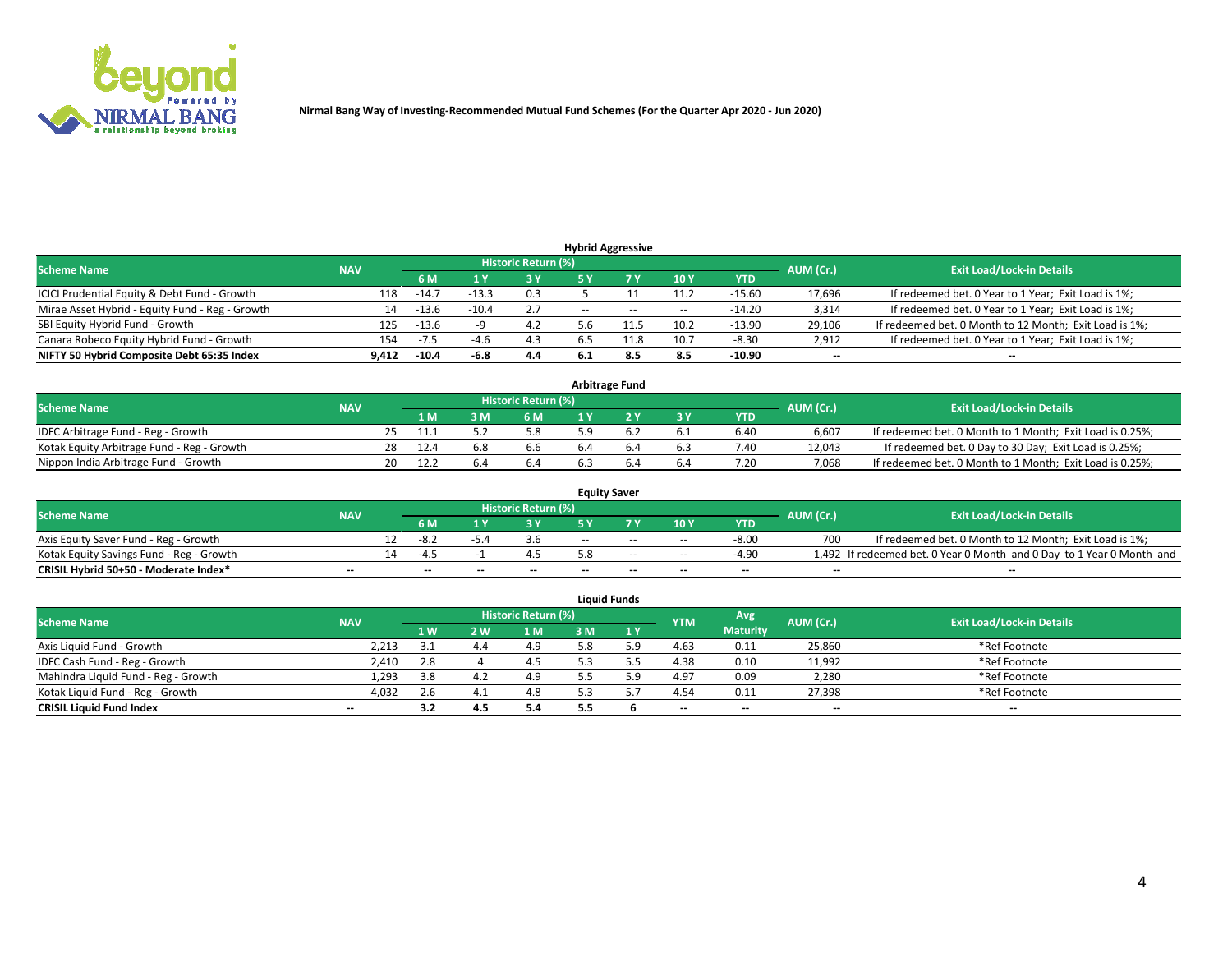

| <b>Ultra Short Fund</b>                       |            |      |     |                     |       |        |                          |                 |           |                                  |  |  |
|-----------------------------------------------|------------|------|-----|---------------------|-------|--------|--------------------------|-----------------|-----------|----------------------------------|--|--|
| <b>Scheme Name</b>                            | <b>NAV</b> |      |     | Historic Return (%) |       |        | <b>YTM</b>               | Avg             | AUM (Cr.) | <b>Exit Load/Lock-in Details</b> |  |  |
|                                               |            | 1 M  |     | 6 M                 |       | 3 Y    |                          | <b>Maturity</b> |           |                                  |  |  |
| IDFC Ultra Short Term Fund - Reg - Growth     |            | 11.9 |     |                     | 7.6   | $- -$  | 5.57                     | 0.45            | 4,709     | Nil                              |  |  |
| Sundaram Ultra Short Term Fund - Reg - Growth |            | 8.3  |     |                     | $- -$ | $\sim$ | 5.01                     | 0.42            | 323       | Nil                              |  |  |
| L&T Ultra Short Term Fund - Growth            |            | 12.7 |     |                     |       |        | 5.73                     | 0.54            | 1,616     | Nil                              |  |  |
| <b>NIFTY Ultra Short Duration Debt Index</b>  | 4,114      | 8.9  | 7.7 | 6.8                 |       | 7.6    | $\overline{\phantom{a}}$ | $\sim$          | $-$       | $\sim$                           |  |  |

| <b>Money Market Fund</b>                         |                          |                |     |                            |  |     |            |                 |           |                                  |  |  |  |
|--------------------------------------------------|--------------------------|----------------|-----|----------------------------|--|-----|------------|-----------------|-----------|----------------------------------|--|--|--|
| <b>Scheme Name</b>                               | <b>NAV</b>               |                |     | <b>Historic Return (%)</b> |  |     | <b>YTM</b> | Avg             | AUM (Cr.) | <b>Exit Load/Lock-in Details</b> |  |  |  |
|                                                  |                          | 1 <sub>M</sub> |     | 6 M                        |  | эv  |            | <b>Maturity</b> |           |                                  |  |  |  |
| Aditya Birla Sun Life Money Manager Fund - Reg - | 274                      | 15.2           |     |                            |  |     | 6.16       | 0.69            | 8,222     | Nil                              |  |  |  |
| Growth                                           |                          |                |     |                            |  |     |            |                 |           |                                  |  |  |  |
| Nippon India Money Market Fund - Growth          | 3.081                    | 12.2           | 8.6 |                            |  |     | 5.72       | 0.46            | 4,136     | Nil                              |  |  |  |
| <b>CRISIL Liquid Fund Index</b>                  | $\overline{\phantom{a}}$ | 5.4            | 5.5 | 5.5                        |  | $-$ | $-$        | $\sim$          | $- -$     | $- -$                            |  |  |  |

| <b>Short Term Fund</b>                          |            |    |      |      |                            |      |  |            |                 |           |                                  |  |
|-------------------------------------------------|------------|----|------|------|----------------------------|------|--|------------|-----------------|-----------|----------------------------------|--|
| <b>Scheme Name</b>                              | <b>NAV</b> |    |      |      | <b>Historic Return (%)</b> |      |  | <b>YTM</b> | Avg             | AUM (Cr.) | <b>Exit Load/Lock-in Details</b> |  |
|                                                 |            |    | 1 M  | 3 M  | 6 <sub>M</sub>             |      |  |            | <b>Maturity</b> |           |                                  |  |
| Axis Short Term Fund - Growth                   |            | 23 | 23.7 | 10.8 | 9.5                        | 10.3 |  | 7.04       | 2.90            | 5,560     | Nil                              |  |
| HDFC Short Term Debt Fund - Growth              |            |    | 27.6 |      | 9.5                        | 10.5 |  | 7.81       | 3.36            | 11,000    | Nil                              |  |
| IDFC Bond Fund - Short Term Plan - Reg - Growth |            |    | 25.3 |      | 9.4                        | 10.1 |  | 6.73       | 2.28            | 11,459    | Nil                              |  |
| Kotak Bond Short Term Fund - Reg - Growth       |            | 39 | 20.5 | 9.9  |                            | 9.9  |  | 6.92       | 2.73            | 9,928     | Nil                              |  |
| L&T Short Term Bond Fund - Reg - Growth         |            | 20 | 24.0 | 14.1 | 10.7                       | 10.6 |  | 6.12       | 2.68            | 4,422     | Nil                              |  |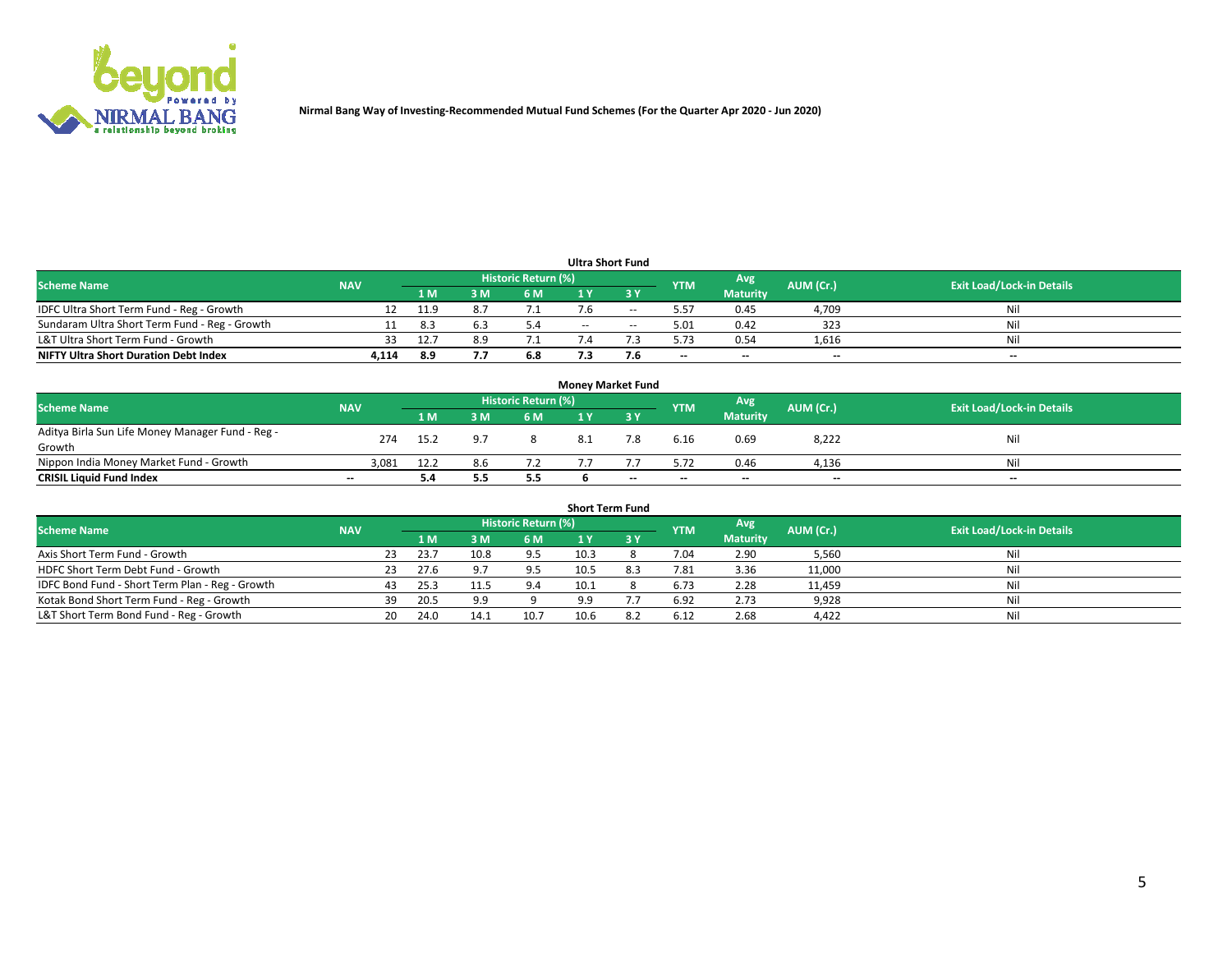

| <b>Low Duration Fund</b>                  |            |      |     |                            |  |  |            |                 |           |                                  |  |  |  |
|-------------------------------------------|------------|------|-----|----------------------------|--|--|------------|-----------------|-----------|----------------------------------|--|--|--|
| <b>Scheme Name</b>                        | <b>NAV</b> |      |     | <b>Historic Return (%)</b> |  |  | <b>YTM</b> | Avg             | AUM (Cr.) | <b>Exit Load/Lock-in Details</b> |  |  |  |
|                                           |            | 1 M  | 3 M | 6 M                        |  |  |            | <b>Maturity</b> |           |                                  |  |  |  |
| Axis Treasury Advantage Fund - Growth     | 2,293      | 16.1 |     | 7.4                        |  |  | 6.26       | 1.03            | 4,625     | Nil                              |  |  |  |
| Canara Robeco Savings Fund - Reg - Growth |            | 14.7 |     |                            |  |  | 5.47       | 0.81            | 889       | Nil                              |  |  |  |
| IDFC Low Duration Fund - Reg - Growth     | 29         | 13.1 |     |                            |  |  | 5.72       | 1.19            | 4,045     | Nil                              |  |  |  |

| <b>Banking &amp; PSU Bond Funds</b>            |            |      |      |                     |      |     |            |                 |           |                                  |  |  |
|------------------------------------------------|------------|------|------|---------------------|------|-----|------------|-----------------|-----------|----------------------------------|--|--|
| <b>Scheme Name</b>                             | <b>NAV</b> |      |      | Historic Return (%) |      |     | <b>YTM</b> | Avg             | AUM (Cr.) | <b>Exit Load/Lock-in Details</b> |  |  |
|                                                |            | 1 M  |      | 6 M                 |      |     |            | <b>Maturity</b> |           |                                  |  |  |
| Axis Banking & PSU Debt Fund - Growth          | 1.956      | 24.9 |      | 9.1                 | 10.4 | 8.9 | 6.44       | 2.20            | 13.709    | Nil                              |  |  |
| Kotak Banking and PSU Debt Fund - Reg - Growth |            | 33.4 | 10.1 | 9.8                 |      |     | 7.13       | 3.68            | 5,528     | Nil                              |  |  |
| IDFC Banking & PSU Debt Fund - Reg - Growth    |            | 29.0 |      | 10.7                |      |     | 6.6        | 2.93            | 13,956    | Nil                              |  |  |

| <b>Corporate Bond Funds</b>                         |            |      |      |                                          |     |           |                                  |                 |        |                                                         |  |  |
|-----------------------------------------------------|------------|------|------|------------------------------------------|-----|-----------|----------------------------------|-----------------|--------|---------------------------------------------------------|--|--|
| <b>Scheme Name</b>                                  | <b>NAV</b> |      |      | Historic Return (%)<br>Avg<br><b>YTM</b> |     | AUM (Cr.) | <b>Exit Load/Lock-in Details</b> |                 |        |                                                         |  |  |
|                                                     |            | 1 M  | የ M  | 6 M                                      |     |           |                                  | <b>Maturity</b> |        |                                                         |  |  |
| ICICI Prudential Corporate Bond Fund - Reg - Growth |            | 26.1 | 11.8 | 10.1                                     |     |           | 7.13                             | 3.37            | 11,860 | Nil                                                     |  |  |
| L&T Triple Ace Bond Fund - Reg - Growth             |            | 42.7 | 15.1 | 14.4                                     |     |           | 7.26                             | 7.75            | 3,314  | If redeemed bet. 0 Month to 3 Month; Exit Load is 0.5%; |  |  |
| Kotak Corporate Bond Fund - Std - Growth            | 2.743      | 19.5 | 9.2  | 8.2                                      | Q 3 |           | 6.7                              | 1.49            | 4.032  | Nil                                                     |  |  |

| <b>Credit Risk Fund</b>                           |            |  |      |     |                     |     |           |            |                 |           |                                                                       |  |  |  |
|---------------------------------------------------|------------|--|------|-----|---------------------|-----|-----------|------------|-----------------|-----------|-----------------------------------------------------------------------|--|--|--|
| <b>Scheme Name</b>                                | <b>NAV</b> |  |      |     | Historic Return (%) |     |           | <b>YTM</b> | Avg             | AUM (Cr.) | <b>Exit Load/Lock-in Details</b>                                      |  |  |  |
|                                                   |            |  | 1 M  | ៵៳  | 6 M                 | 1 Y | $Z$ 3 $Y$ |            | <b>Maturity</b> |           |                                                                       |  |  |  |
| <b>ICICI Prudential Credit Risk Fund - Growth</b> |            |  | 18.8 | 2.9 | 6.6                 | 8.9 | 7.6       | 9.37       | 1.59            | 7,956     | If redeemed bet. 0 Year to 1 Year; Exit Load is 1%;                   |  |  |  |
| Kotak Credit Risk Fund - Reg - Growth             |            |  | 26.1 |     |                     |     |           | 11.16      | 2.62            |           | 2,662 If redeemed bet. 0 Year 0 Month and 0 Day to 1 Year 0 Month and |  |  |  |
|                                                   |            |  |      |     |                     |     |           |            |                 |           | If redeemed bet. 0 Month to 12 Month; Exit Load is 3%; If             |  |  |  |
| SBI Credit Risk Fund - Growth                     |            |  | 21.5 |     | 6.2                 | 6.8 |           | 9.14       | 2.55            | 4,149     | redeemed bet. 12 Month to 24 Month; Exit Load is 1.5%; If             |  |  |  |
|                                                   |            |  |      |     |                     |     |           |            |                 |           | redeemed bet. 24 Month to 36 Month; Exit Load is 0.75%;               |  |  |  |